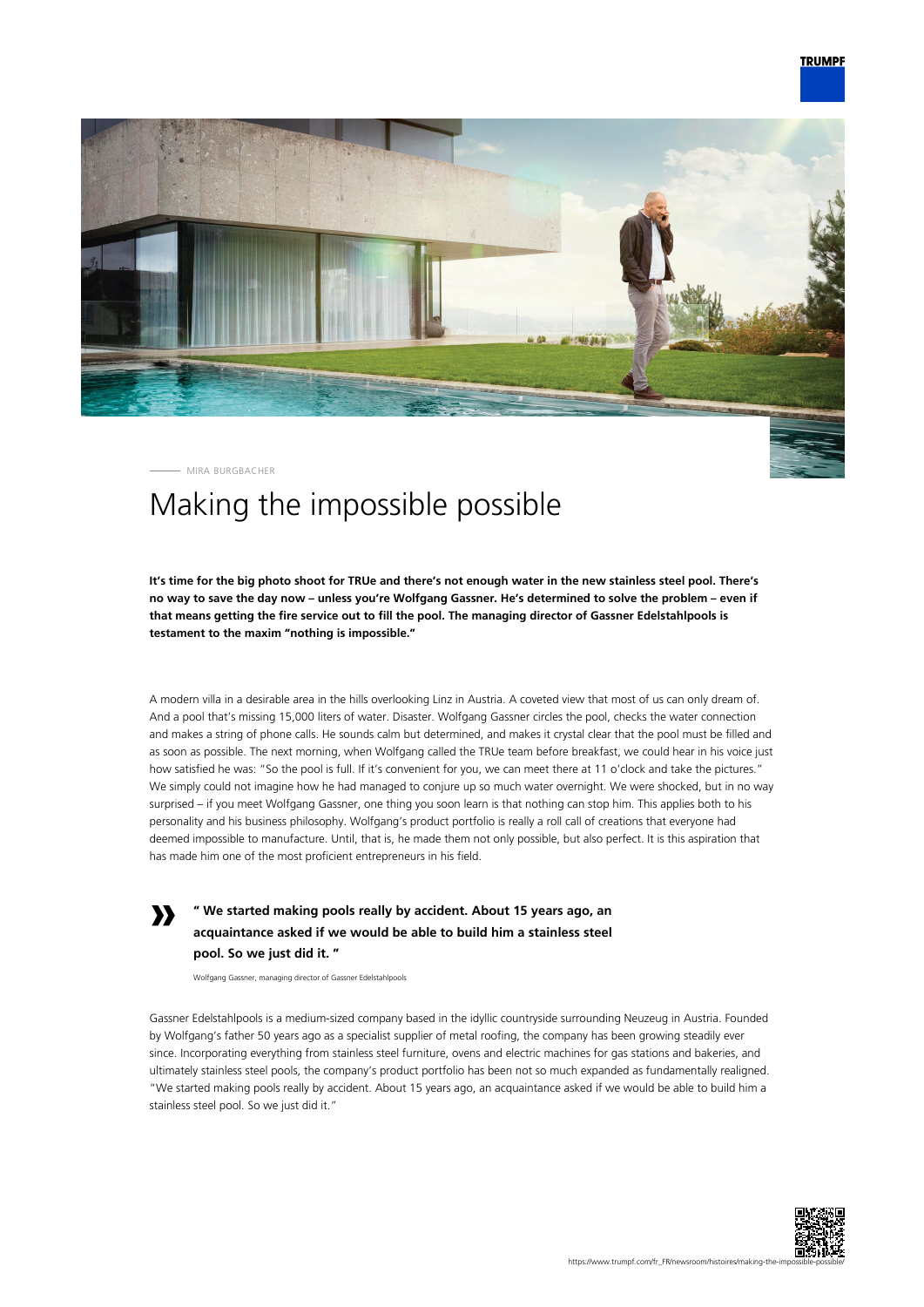

**Expertise must grow**

A tendency to "just do it" is something outstanding entrepreneurs share. It's been 35 years since Wolfgang joined the company he now runs. "Like so many others, I started as an apprentice and spent the years, or decades really, since then getting to know all aspects of this business. That's basically the only way to develop entrepreneurial skills – you can't do it without a lot of hard work and, more than anything, experience."



In one piece: Pools with standard dimensions are fully finished at Gassner and transported to the installation site on flatbed trucks. Picture: Niels Schubert

What was once a one-man show now employs 43 people and de-livers 50 to 60 pools to private and corporate customers every year. No matter whether it's whirlpools for luxury hotels, outdoor pools complete with a cover or stainless steel swimming pools for the FC Bayern Munich soccer team, there's nothing Gassner Edelstahlpools can't handle. As an ardent Bayern Munich fan, Wolfgang is particularly proud of the pools his company has made for the current champions of Germany's soccer league. The smile on his face when he mentions the fact that his company has now made three pools for the club gives away just how proud he is. FC Bayern Munich certainly won't have chosen this Austrian company at random; Wolfgang's products are often just that little bit better than what the competition can deliver. This stems from Wolfgang himself being an absolute perfectionist and paying attention to even the tiniest details. "Sometimes this means I really make life difficult for myself, but I just can't be any other way."

## **"We don't do 'standard'"**

The company's many unique solutions are also testament to its expertise. Take the studs that are a characteristic part of these swimming pools, each one drawn and stamped individually. "No one else does that. But it's the only way to end up with a completely clean and even look." This is something Wolfgang feels is crucial – and that goes for his products and company alike. So he's now busy building a showroom to a design that is both functional and demanding. The sketches and previews once again show a love of design that characterizes this entrepreneur. He has an eye for the unconventional and the exclusive in everything, from his conference room decorated exclusively in black and white to his products. "We don't do 'standard'."



Precision: Wolfgang Gassner is the only pool manufacturer to draw and stamp each stud individually. Picture: Niels Schubert

This is especially apparent in the many custom solutions and innovations the company has produced over the years. One USP is the large floor-edge to side-wall radius, which means cleaning can be performed by a robot with a curved brush. Since angled floor edges are much harder to keep clean than curved ones, this is an advantage. A key competence that sets the company apart from the competition are its sunken inlet nozzles. "Instead of using standard nozzles, we build our own and